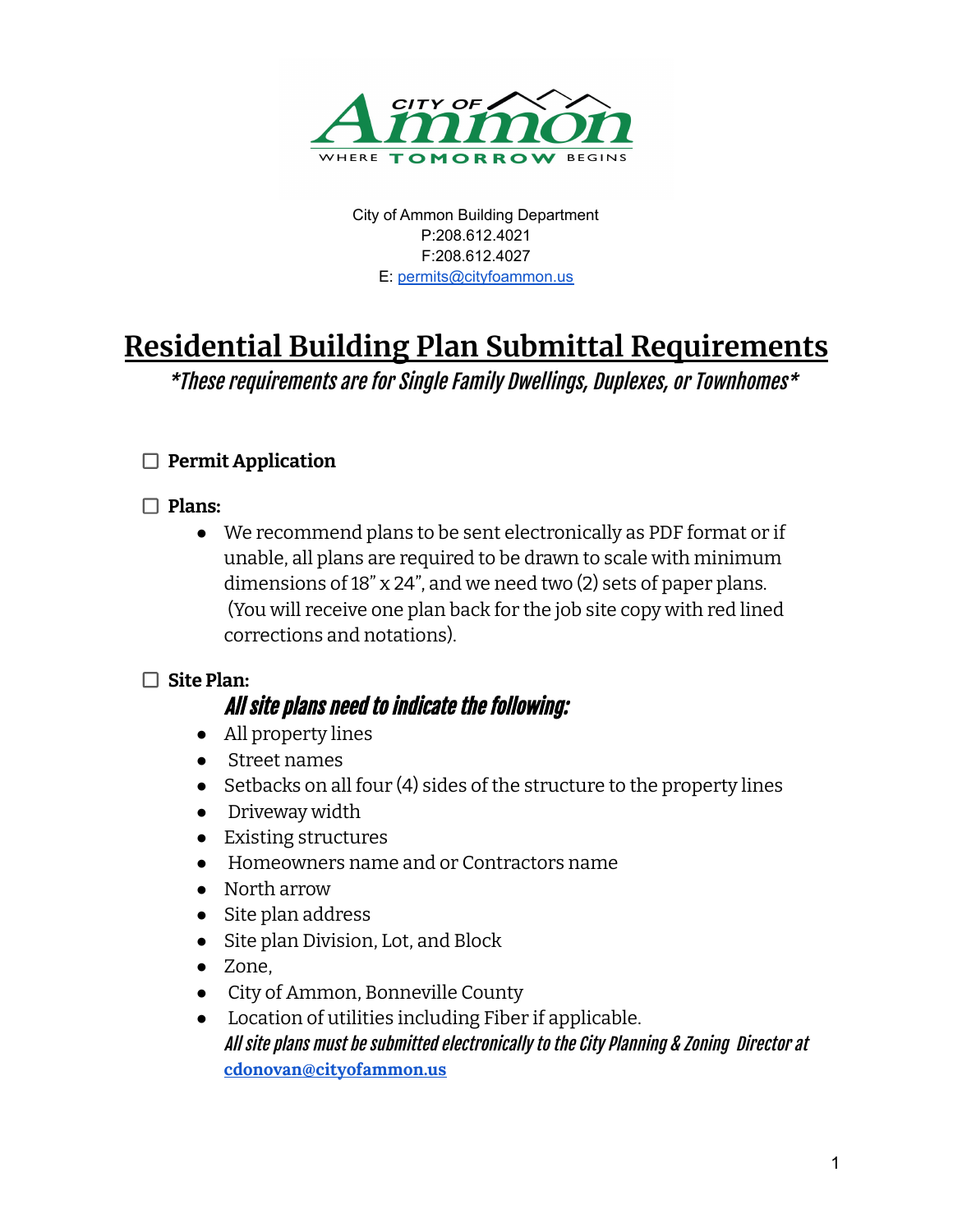

#### **Energy Code Compliance Sheet:**

- Rescheck -2018 IECC or,
- Prescriptive Path per Table R402.1.2, 2018 IRC

#### **HVAC Plans:**

- Heat load calculations (Wrightsoft or other approved software)
- HVAC equipment sizing and duct design per manual J&D or Wrightsoft software

#### **Elevations: Scale at ⅛" or ¼"= 1'.0' which consists of**

- All four elevations
- Extent of footings and foundation walls

## **Floor Plans:**

- Floor scale at  $\frac{1}{8}$ " or  $\frac{1}{4}$ " =1'.0
- All egress windows and door sizes and functions
- **●** Show braced wall panels for exterior and interior wall lines. Indicate the amount of bracing required and amount provided. *See Section R602.10 for wall bracing***.**
- Indicate all room uses
- Direction of floor/roof member
- Size and description of all load bearing beams and columns
- Engineered floor/roof drawings of using I-Joist products (i.e. TJ-Expert)
- Walk-out Basements, and Irregular Buildings*\*\** are required to have stamped Engineered drawings with required construction details supporting calculations in accordance with R301.2.2.6 of the 2018 IRC

## **Foundation Plans:**

- Complete foundation layout
- Footing and foundation wall dimensions, including frost depths
- Rebar schedules
- **Truss Details:**
	- Complete roof and floor-framing plan from the truss manufacturer